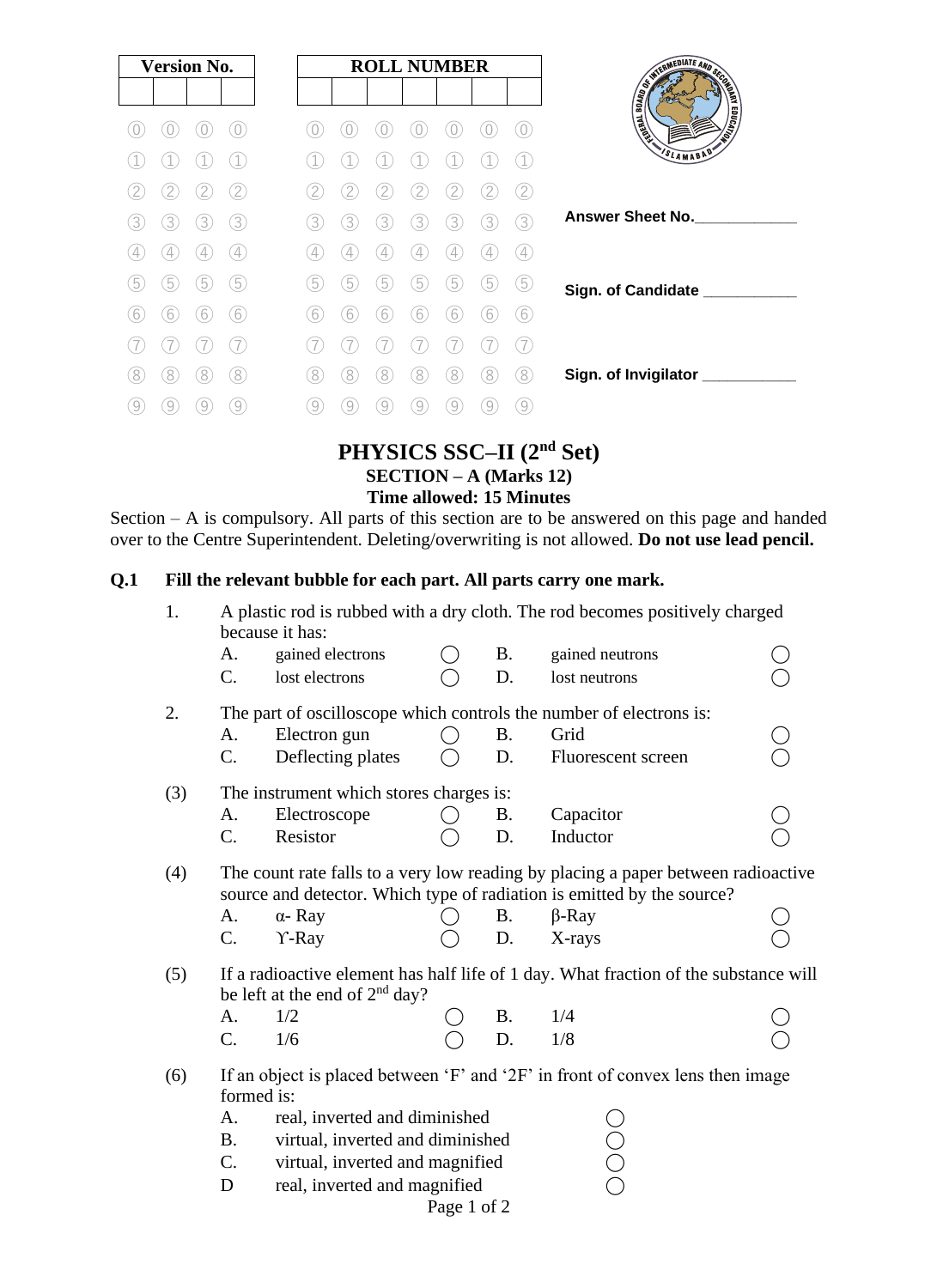| (7)  | Velocity of sound waves in vacuum is:                                                                    |                                               |  |           |                                                                                         |  |  |  |
|------|----------------------------------------------------------------------------------------------------------|-----------------------------------------------|--|-----------|-----------------------------------------------------------------------------------------|--|--|--|
|      | A.                                                                                                       | $332 \text{ ms}^{-1}$                         |  | <b>B.</b> | $228 \text{ ms}^{-1}$                                                                   |  |  |  |
|      | $\overline{C}$ .                                                                                         | $140 \text{ ms}^{-1}$                         |  | D.        | Zero $\text{ms}^{-1}$                                                                   |  |  |  |
| (8)  | The frequency of microwaves used in microwave oven is 2400 MHz. The wave                                 |                                               |  |           |                                                                                         |  |  |  |
|      |                                                                                                          | length of these waves will be:                |  |           |                                                                                         |  |  |  |
|      | A.                                                                                                       | $0.125 \text{ m}$                             |  | B.        | 8.0 <sub>m</sub>                                                                        |  |  |  |
|      | C.                                                                                                       | $125 \text{ m}$                               |  | D.        | 7200 m                                                                                  |  |  |  |
| (9)  | The part of the DC motor which reverses the direction of current through coil after<br>every half cycle: |                                               |  |           |                                                                                         |  |  |  |
|      | A.                                                                                                       | Armature                                      |  | <b>B.</b> | Commutator                                                                              |  |  |  |
|      | C.                                                                                                       | Carbon brushes                                |  | D.        | Slip rings                                                                              |  |  |  |
| (10) | A ball is dropped from a certain height onto the floor, and keeps bouncing. Its<br>motion will be:       |                                               |  |           |                                                                                         |  |  |  |
|      | A.                                                                                                       | Rectilinear                                   |  | <b>B.</b> | Random                                                                                  |  |  |  |
|      | $\mathbf{C}$ .                                                                                           | Simple harmonic                               |  | D.        | Rotatory                                                                                |  |  |  |
| (11) |                                                                                                          |                                               |  |           | 2 $\Omega$ and 3 $\Omega$ are connected in parallel, its equivalent resistance will be: |  |  |  |
|      | A.                                                                                                       | $4\Omega$                                     |  | <b>B.</b> | $1.2 \Omega$                                                                            |  |  |  |
|      | C.                                                                                                       | $2.5 \Omega$                                  |  | D.        | $5\Omega$                                                                               |  |  |  |
| (12) |                                                                                                          | Electric Generator works on the principle of: |  |           |                                                                                         |  |  |  |
|      | A.                                                                                                       | Ohm's law                                     |  | <b>B.</b> | Lenz's law                                                                              |  |  |  |
|      | C.                                                                                                       | Coulomb's law                                 |  | D.        | Faraday's law                                                                           |  |  |  |
|      |                                                                                                          |                                               |  |           |                                                                                         |  |  |  |

 $\_$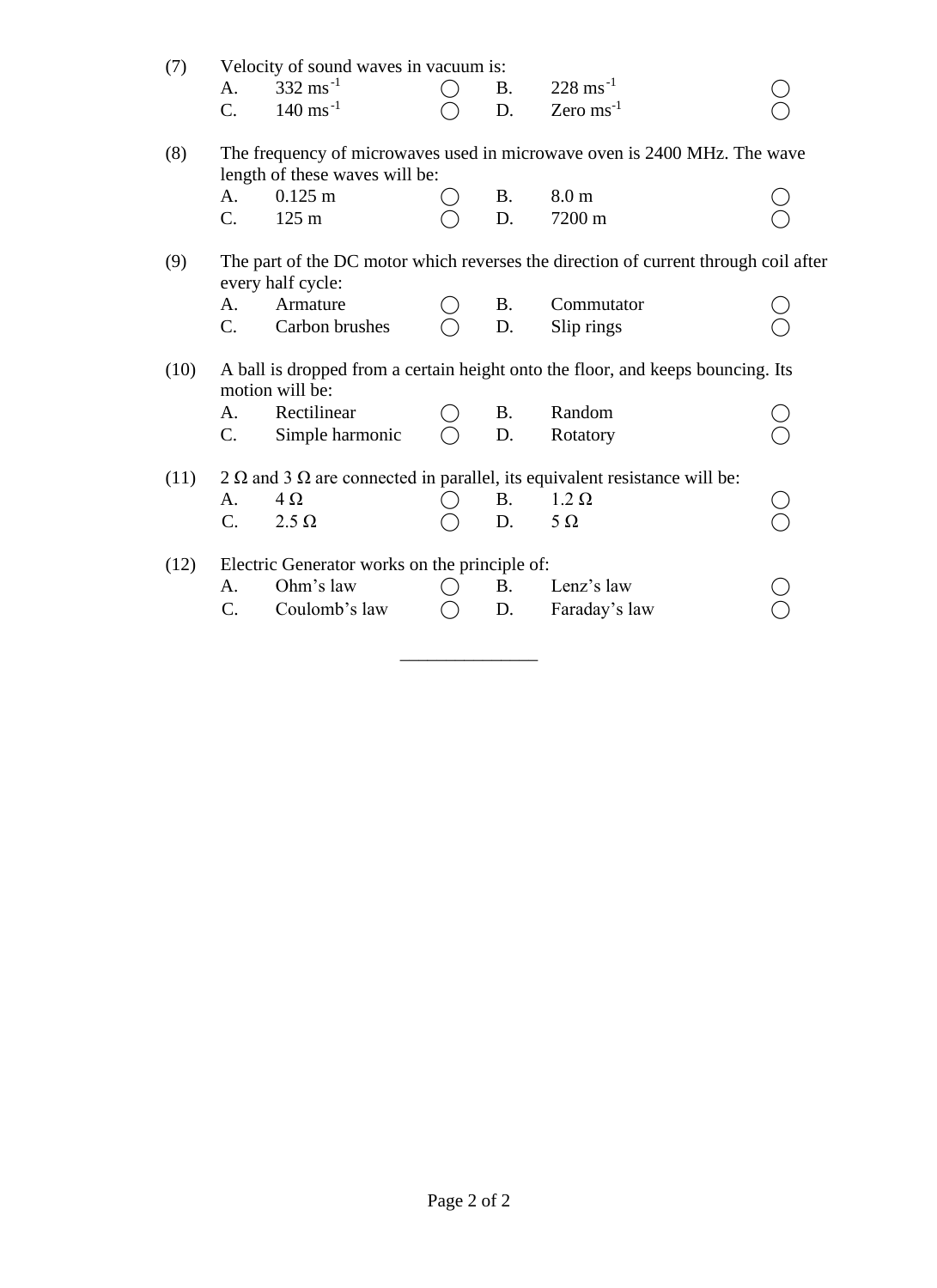

Federal Board SSC-II Examination Physics Model Question Paper (Curriculum 2006)

Time allowed: 2.45 hours Total Marks: 53

Note: Answer any eleven parts from Section 'B' and attempt any two questions from Section 'C' on the separately provided answer book. Write your answers neatly and legibly.

# **SECTION – B** (Marks 33)

- **Q.2** Attempt any **ELEVEN** parts from the following. All parts carry equal marks. **(113=33)**
	- i. Figure shows water waves approaching barrier of ripple tank. Draw reflected water waves. If wave has wavelength of  $36 \text{ cm}$  and speed of  $1.2 \text{ ms}^{-1}$ , calculate the frequency of waves.



- ii. Differentiate between transverse and longitudinal waves. (Any two)
- iii. β-particles ionize the air they pass through less strongly than the same number of α-particles. Suggest why this is so. Why ionization power of β-particles is less than α-particles?
- iv. Sound produced on sun is not heard on earth, why?
- v. An electric kettle is rated as 2.5 kW, 230 V. Determine a suitable current rating of the fuse to put in the three-pin plug. Choose from 1A, 5 A, 13 A, 30 A and briefly explain.
- vi. If pitch of sound is decreased in air. What is the effect on wavelength and wave velocity?
- vii. Differentiate between 'AND' gate and 'OR' gate. (Any three)
- viii. An object of size 3 cm is placed at a distance of 15 cm from a convex lens. Focal length of lens is 10 cm. Find the position, nature and size of image.
- ix. What spectacles will be used by a person suffering from far sightedness? Draw diagram to show correction of this problem.
- x. How fine electron beam will be obtained by electron gun?
- xi. Which one is more reliable to store data: floppy disc or hard disc? Briefly explain.
- xii. Describe one situation from everyday life in which static electricity is dangerous and precautions taken to ensure that charges are discharged safely.
- xiii. State Joule's Law. Write its formula.
- xiv. Sketch V-I characteristics graphs for
	- a. A metallic conductor
	- b. A filament lamp
	- c. A thermistor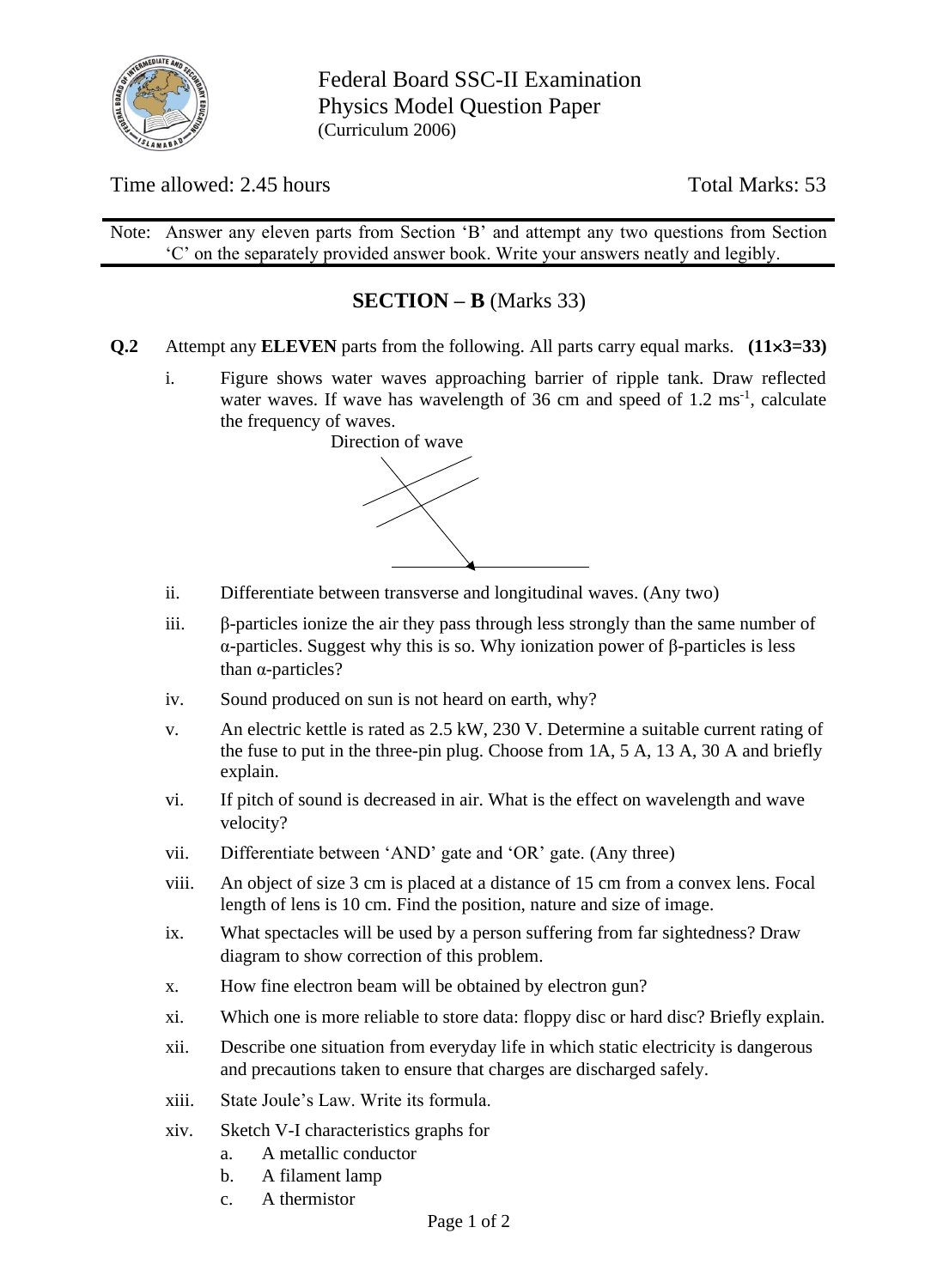xv. Why force is experienced by a current carrying conductor placed in a magnetic field?

# **SECTION – C** (Marks 20)

|     | $(2 \times 10 = 20)$<br><b>Note:</b> Attempt any <b>TWO</b> questions. All questions carry equal marks. |                                                                                                                                                                                                                                                                                                  |                 |  |  |  |  |
|-----|---------------------------------------------------------------------------------------------------------|--------------------------------------------------------------------------------------------------------------------------------------------------------------------------------------------------------------------------------------------------------------------------------------------------|-----------------|--|--|--|--|
| Q.3 | a.<br>b.                                                                                                | Explain nuclear fission reaction in detail.<br>The force of repulsion between two identical positive charges is 80 N, when<br>charges are 0.5 m apart. Find the value of each charge.                                                                                                            | (6)<br>$\bf(4)$ |  |  |  |  |
| O.4 | a.<br>$\mathbf b$ .                                                                                     | Define intensity of sound waves. Derive formula to find intensity level of<br>unknown sound.<br>Find the length of second's pendulum and its frequency.                                                                                                                                          | $(1+5)$<br>(4)  |  |  |  |  |
| Q.5 | a.<br>$\mathbf b$ .                                                                                     | What is total internal reflection? Describe the use of this phenomenon in optical<br>fibers and endoscopy.<br>A transformer is used to produce an output of 6V from 220V main supply.<br>Primary coil of the transformer has 2000 turns. Calculate the number of turns in<br>the secondary coil. | $(2+5)$<br>(3)  |  |  |  |  |

**\* \* \* \* \***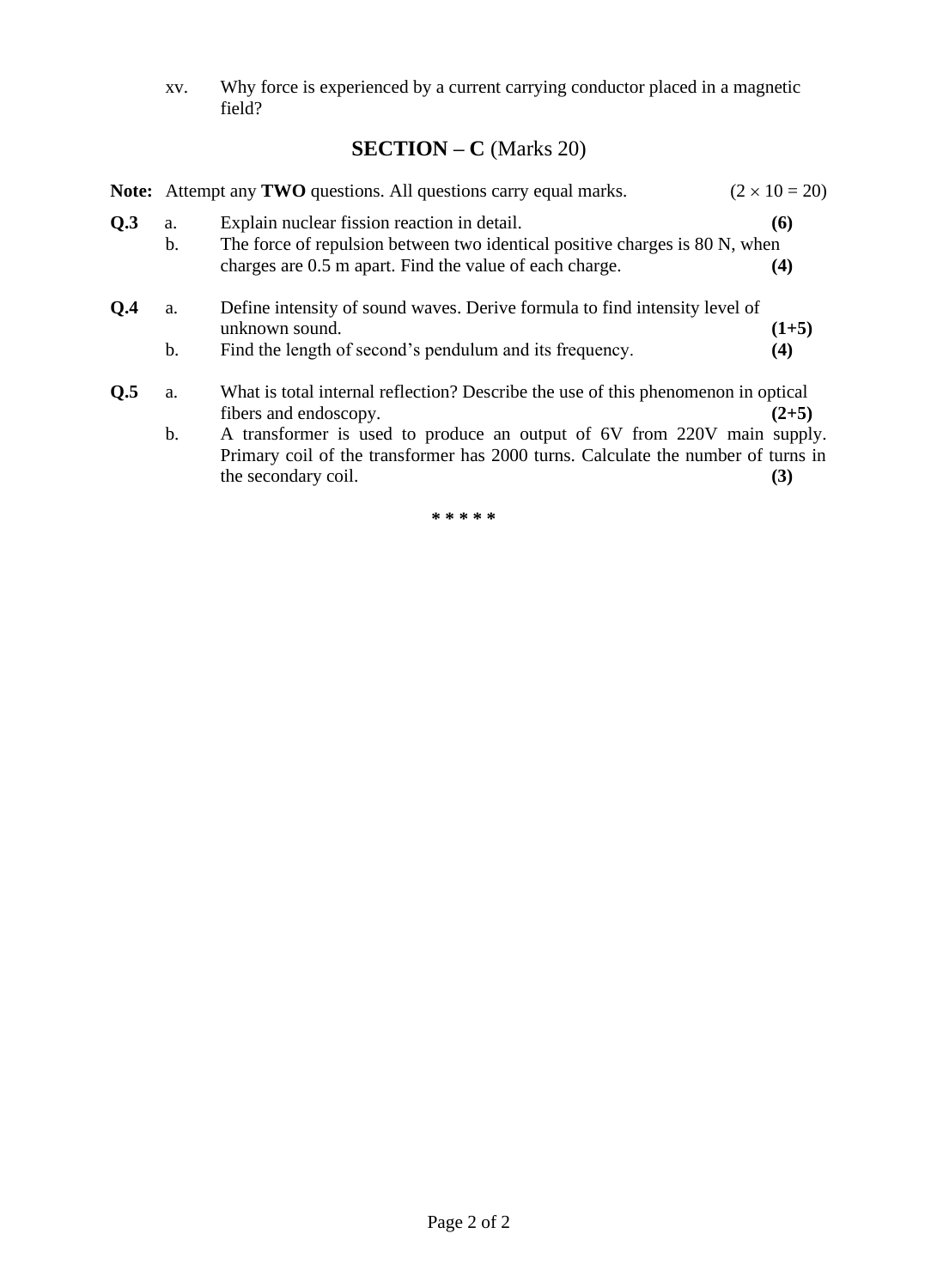# **PHYSICS SSC-II (2nd Set) Student Learning Outcomes Alignment Chart (Curriculum 2006**)

## **SECTION – A**

#### **Q.1**

- 1. Describe simple experiments to show the production and detection of electric charge.
- 2. Describe the basic principle of CRO and make a list of its uses.
- 3. Describe the construction and working principle of electroscope
- 4. State, for radioactive emissions: their relative penetrating abilities
- 5. Explain the meaning of half-life of a radioactive material.
- 6. Describe the use of a single lens as a magnifying glass and in a camera,
- 7. Sound waves require a material medium for their propagation.
- 8. Solve problems by applying the relation  $v = f \lambda$ .
- 9. Relate the turning effect on a coil to the action of a D.C. motor.
- 10. State the conditions necessary for an object to oscillate with SHM.
- 11. Calculate the equivalent resistance of a number of resistances connected in series and also in parallel.
- 12. Describe a simple form of A.C. generator.

#### **SECTION-B**

### **Q.2**

- i. Describe properties of waves such as reflection, refraction and diffraction with the help of ripple tank.
- ii. Identify transverse and longitudinal waves in mechanical media.
- iii. State, for radioactive emissions: their nature, their relative ionizing effects
- iv. Sound waves require a material medium for their propagation.
- v. Explain the use of safety measures in household electricity, (fuse, circuit breaker)
- vi. Describe the effect of change in amplitude on loudness and the effect of change in frequency on pitch of sound.
- vii. State the action of the logic gates in truth table form.
- viii. Solve problems of image location by lenses using lens formula.
- ix. Describe the correction of short-sight and long-sight.
- x. Describe the simple construction and use of electron gun as a source of electron beam.
- xi. Describe the use of information storage devices such as hard discs, floppy, compact discs and flash drive.
- xii. Describe one situation in which static electricity is dangerous and the precautions taken to ensure that static electricity is discharged safely.
- xiii. Describe how energy is dissipated in a resistance and explain Joule's law.
- xiv. Sketch and interpret the *V-I* characteristics graph for a metallic conductor, a filament lamp and a thermistor.
- xv. Describe that a force acts on a current carrying conductor placed in a magnetic field as long as the conductor is not parallel to the magnetic field.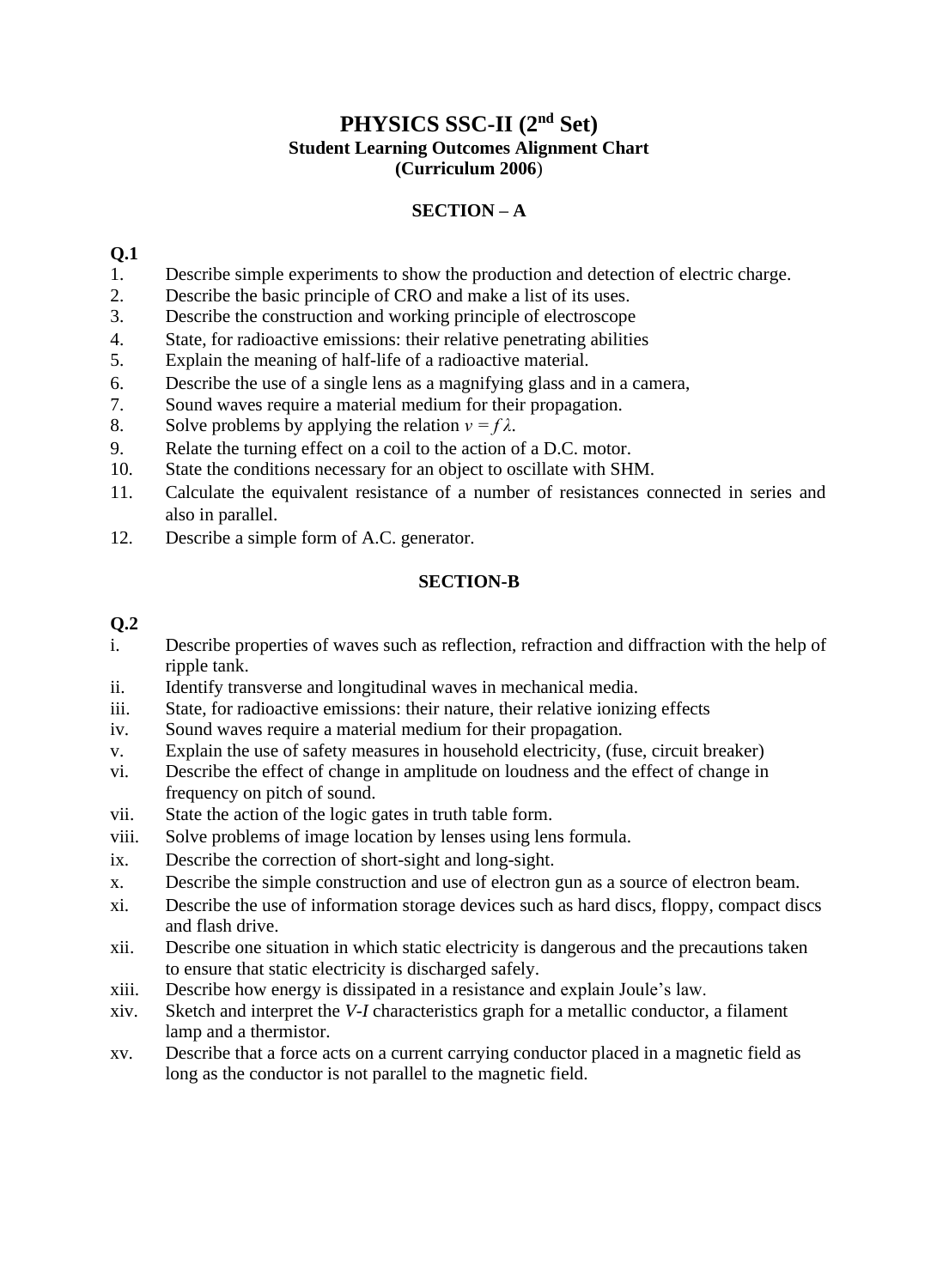#### **SECTION-C**

- **Q.3** a. Describe briefly the processes of fission.
	- b. Solve problems on electrostatic charges by using Coulomb's law.
- **Q.4** a. Describe what is meant by intensity level and give its unit.
	- b. Solve problems by using the formula  $T = 2\pi \sqrt{l/g}$ .
- **Q.5** a. Describe how total internal reflection is used in light propagation through optical fibres.
	- b. List the use of transformer (step-up and step-down) for various purposes in your home.